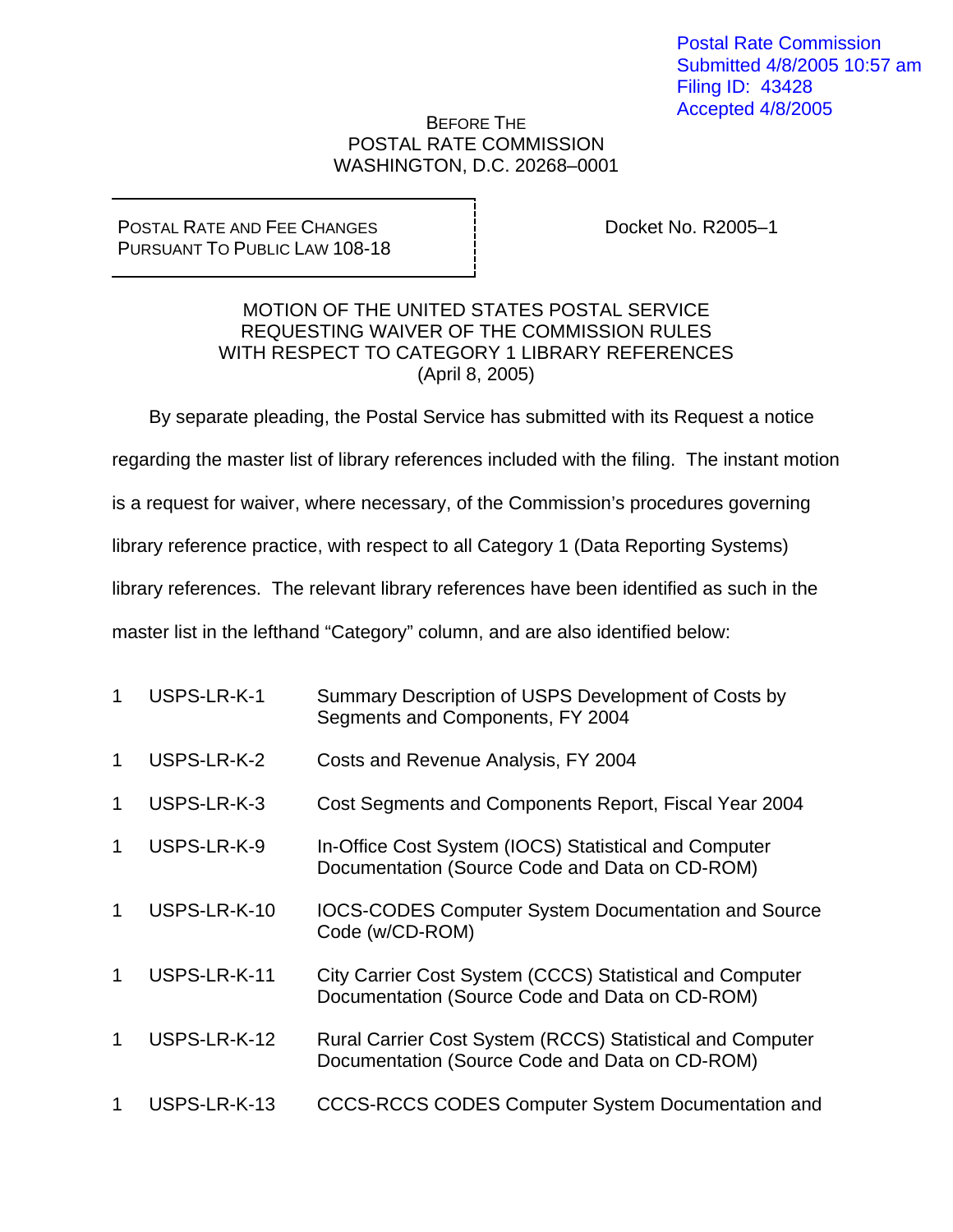$-2-$ 

Source Code (W/CD-ROM)

- 1 USPS-LR-K-14 Origin-Destination Information System and Revenue, Pieces and Weight (ODIS-RPW) Statistical and Computer Documentation (Source Code and Data on CD-ROM)
- 1 USPS-LR-K-15 Jointly Scheduled Tests
- 1 USPS-LR-K-16 Bulk Mail Revenue, Pieces and Weight System (BRPW) Computer System Documentation
- 1 USPS-LR-K-17 Bulk Mail Revenue, Pieces and Weight System (BRPW) Statistical System Documentation
- 1 USPS-LR-K-18 Revenue, Pieces, and Weight Adjustment System (ARPW) Documentation and Source Code
- 1 USPS-LR-K-19 ODIS/RPW-CODES, Computer System Documentation and Source Code
- 1 USPS-LR-K-20 Revenue Pieces and Weight (RPW) Summary Report, FY 2004
- 1 USPS-LR-K-21 Handbook F-65, Data Collection User's Guide for Cost Systems, TL-2, September 2001
- 1 USPS-LR-K-22 Handbook F-75, Data Collection User's Guide for Revenue, Volume, and Performance Measurement Systems, TL-2, October 2003
- 1 USPS-LR-K-23 Supplemental Statistical Programs Policies & Data Collection **Instructions**
- 1 USPS-LR-K-24 CRA Model Excel/Visual Basic Documentation
- 1 USPS-LR-K-25 Rollforward Model Excel/Visual Basic Documentation
- 1 USPS-LR-K-26 *PostalOne* Computer System Documentation
- 1 USPS-LR-K-27 TRACS Commercial Air Subsystem Statistical and Computer Documentation (Source Code and Data on CD-ROM)
- 1 USPS-LR-K-28 TRACS Passenger Rail (Amtrak) Subsystem Statistical and Computer Documentation (Source Code and Data on CD-ROM)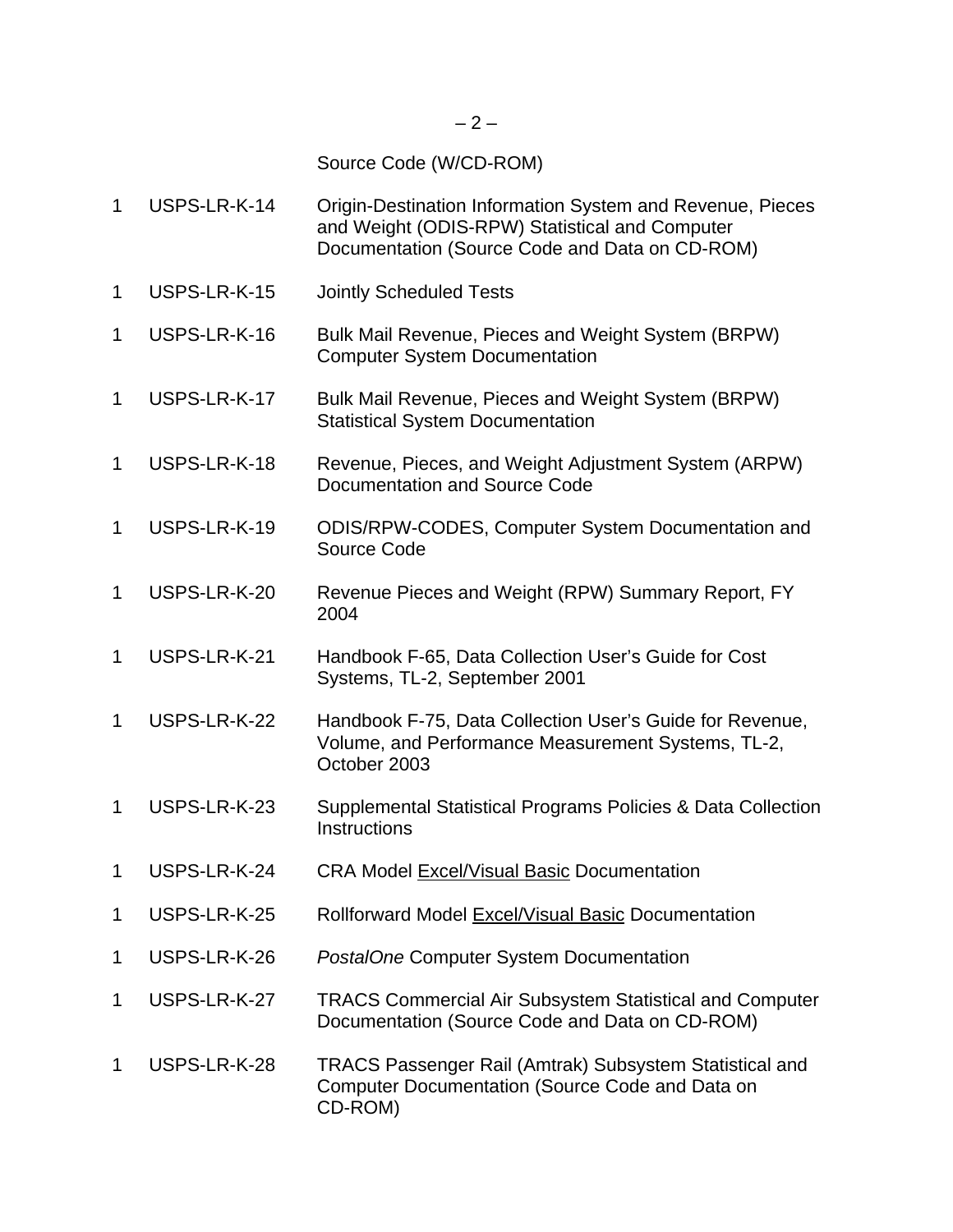| 1                                                                                          | USPS-LR-K-29 | <b>TRACS Network Air Subsystem Statistical and Computer</b><br>Documentation (Source Code and Data on CD-ROM) |  |
|--------------------------------------------------------------------------------------------|--------------|---------------------------------------------------------------------------------------------------------------|--|
| $\mathbf{1}$                                                                               | USPS-LR-K-30 | <b>TRACS Highway Subsystem Statistical and Computer</b><br>Documentation (Source Code and Data on CD-ROM)     |  |
| 1                                                                                          | USPS-LR-K-31 | <b>TRACS Freight Rail Statistical and Computer Documentation</b><br>(Source Code and Data on CD-ROM)          |  |
| 1                                                                                          | USPS-LR-K-32 | <b>TRACS-CODES Computer System Documentation and Source</b><br>Code (w/CD-ROM)                                |  |
| 1                                                                                          | USPS-LR-K-61 | Fiscal Year/Base Year 2004 CRA Model and Data Files<br>(COBOL)                                                |  |
| 1                                                                                          | USPS-LR-K-77 | FY 2004 Billing Determinants                                                                                  |  |
| 1                                                                                          | USPS-LR-K-82 | <b>FY04 Quarterly Statistics Reports (ODIS-RPW)</b>                                                           |  |
| Generally, the Postal Service requests that to the extent that it could be argued that its |              |                                                                                                               |  |

filing does not actually or substantially comply with all of the requirements of Rule 31(b)(2) with respect to the above Category 1 library references, that those requirements be waived. This request is discussed in more specific terms below.

The intended primary purposes of the revisions to Rule 31(b)(2) after Docket No. R97-1 were to limit library references to appropriate circumstances and categories of material, and to ensure that adequate information is provided to identify the contents of library references and to indicate how they relate to the case. *See* Order No. 1263 at 3. The Postal Service submits that, in the context of its Category 1 library references, these purposes are achieved by virtue of the historical practice regarding these types of library references, and by the information included on the master list, within this motion, and within the library references themselves. Most specifically, the nature of Category 1 library references is such that there has never been a genuine issue that these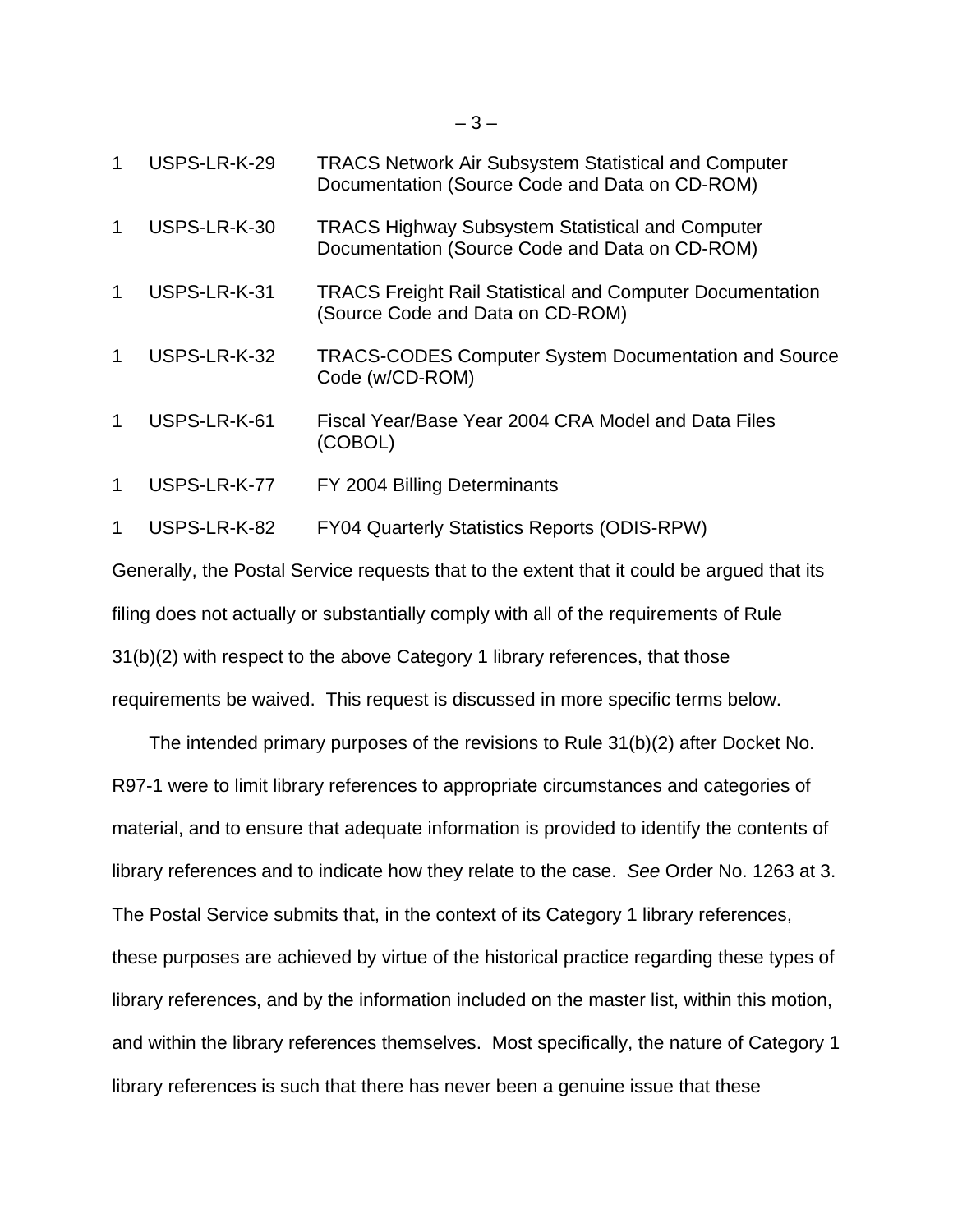materials are most appropriately filed as library references, and their nature is also such that there is no need for the filing of a separate notice for each library reference, as might otherwise appear to be required by Rule 31(b)(2)(iv).

Primarily in response to earlier amendments to Rules 31(k) and 54 regarding required background documentation, the Postal Service over many cases has included with its filing a large number of library references relating to its data reporting systems. (By definition, as these materials relate to the Postal Service's data reporting systems, they now constitute Category 1 material under the library reference groupings adopted in the new Rule 31(b)(2)(i).) This practice has generated no controversy, and has thus implicitly been deemed an acceptable vehicle for providing massive amounts of information of generally little interest to most rate case participants.<sup>1</sup> Presumably, those parties that have been interested have been able to satisfy their needs by their own examination of this material, or with the assistance of minimal formal or informal discovery requests to the Postal Service. Based on past practice, it would thus appear

 $1/2$  While in Docket No. R2000-1 there was controversy surrounding the scope of the foundational material necessary to support reliance on RPW data, there was no contention that the documentation which actually was furnished should have been provided in some format other than as library reference material. UPS in that case sought additional material, not resubmission of the same material under some other format. Moreover, the factors cited by the Presiding Officer in denying UPS much of the relief requested are factors which are applicable to other reporting systems as well, and underscore the unique nature of Category 1 material. Those factors are the longestablished nature of the reporting systems, their use as a basic source of business information routinely collected and employed by the Postal Service in contexts other than ratemaking, and their use over many years by both the Postal Service and the Commission to support specific rate and classification cases, and for purposes of periodic reporting. See Presiding Offficer's Ruling No. R2000-1/72 (May 30, 2000) at 2, 7.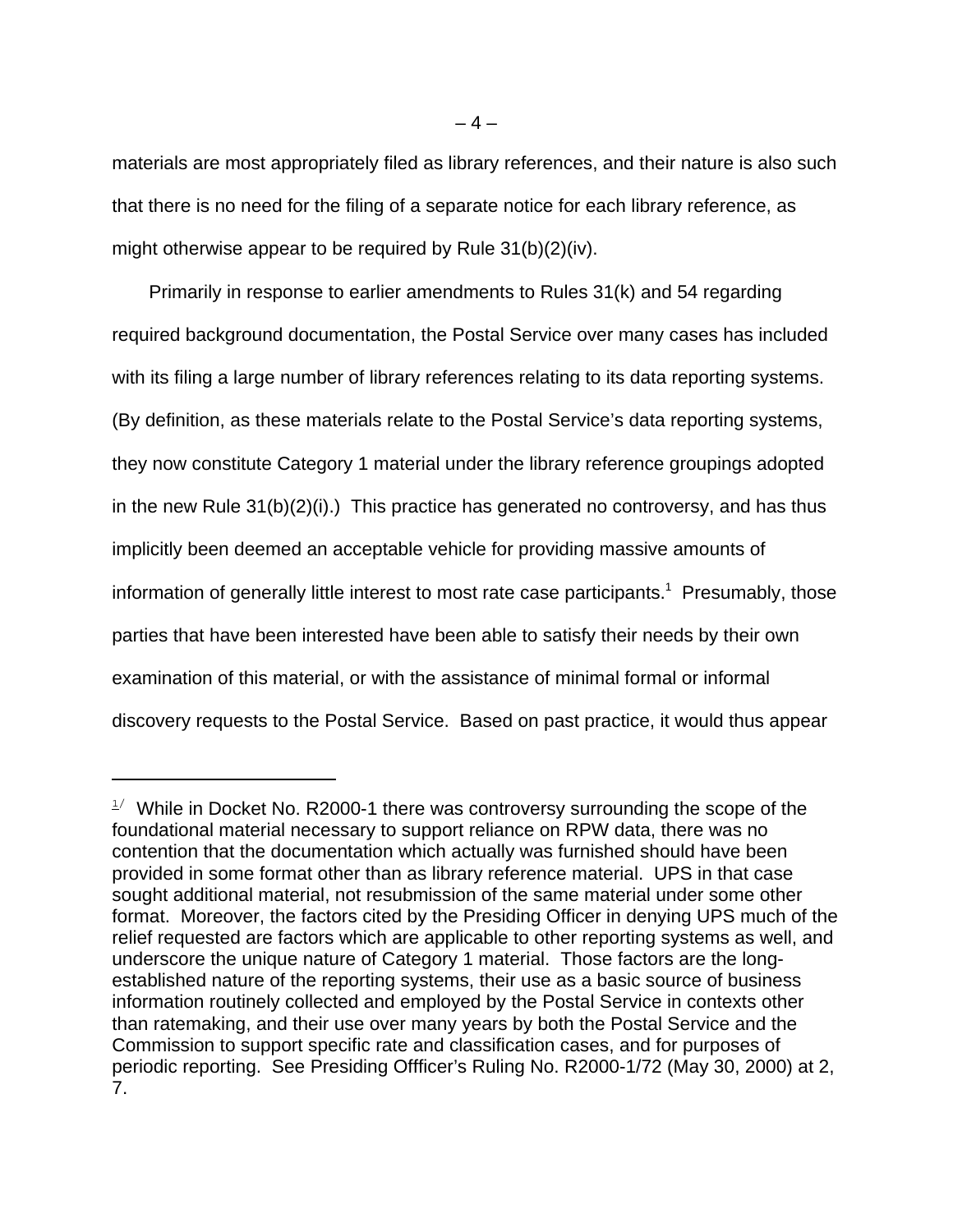to be beyond cavil that reference to, identification of, and use of this material has been and will be facilitated if it is made available as Category 1 library reference material. Therefore, the Postal Service seeks a waiver of the portion of Rule 31(b)(2)(iv) that would otherwise appear to require a separate notice for each Category 1 reference, $2$ and the portion of Rule 31(b)(2)(iv)(A) that would otherwise appear to require more extensive discussion of why these materials are being submitted as library references.<sup>3</sup>

Among the distinguishing features of Category 1 material is the fact that its content and/or format tend to be relatively stable from case to case. While stability enhances confidence in the systemic nature of this material, it also leads to difficulties in complying with one aspect of the new rules -- identification of the persons who contributed to its creation. Generally speaking, all Category 1 material is produced by combinations of individuals who at one time or another were responsible for the development, operation, and maintenance of the particular system in question. Those individuals may have been on the Postal Service's internal technical staff, or may have been consultants. Over the years, given the massive nature of the material in question, and the scope of the joint production teams who have assisted in its preparation,

 $-5-$ 

 $2^{2}$  In general, consistent with practice in the last rate case, the types of information that Rule 31(b)(2)(iv) appears to contemplate would be provided in the library reference notice are instead being included within the preface, summary, or introduction of the library reference itself. In the context of the Postal Service's initial filing, with its myriad Category 1, 2, 3, and 5 references, that approach seems most efficient, and does not appear to have created any problems in the past.

 $3/$  There is no apparent need to seek a waiver of the portion of Rule 31(b)(iv)(B) regarding an indication of the category in which the reference is included, as complete information on categories is included in the Master List. Similarly, with regard to that same subparagraph, Category 1 references tend not to include survey results.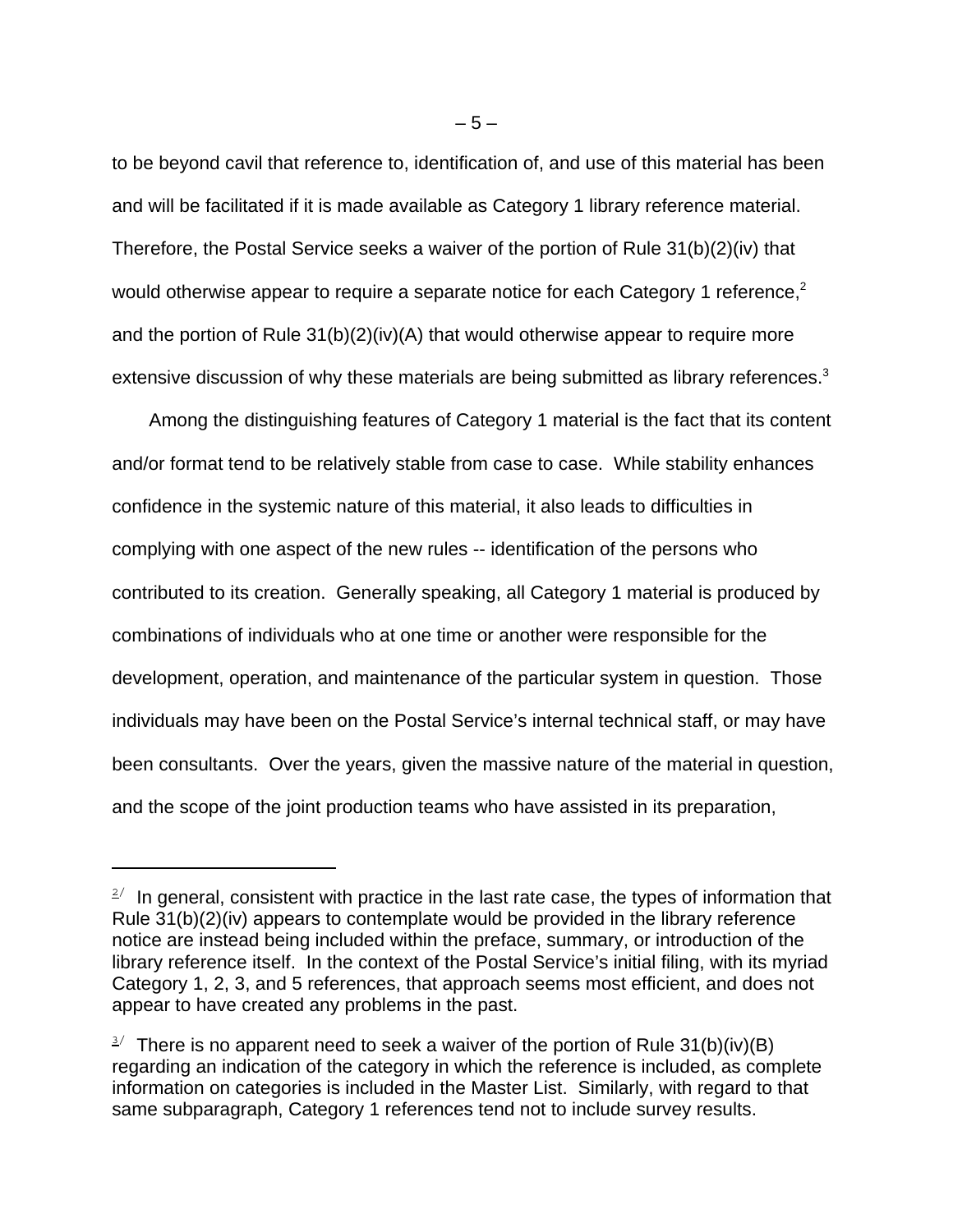awareness of the identity of its creators may not have survived as long as the documentation itself. Moreover, with respect to documents which present or summarize the quarterly or annual outputs of a data system, the range of individuals involved would conceivably cover the Postal Service's entire data collection and data processing staffs. Given the presumption of regularity and trustworthiness that is accorded business practice records material, however, attempting to identify individuals in this context is neither necessary nor particularly useful. Therefore, the Postal Service seeks a waiver of the portion of Rule  $31(b)(2)(iv)(D)$  that might otherwise perhaps require a more extensive discussion of the authors of, or principal contributors to, the Category 1 library references.

In terms of other purposes of the rules, past experience provides no reason to question the ability of parties to understand (to whatever extent has been necessary for their purposes) how the contents of Category 1 references relate to the rest of the case. Moreover, the Postal Service believes that most (if not all) of the Category 1 references include information regarding predecessor materials filed as references in previous cases, and that therefore no waiver of Rule 31(b)(2)(iv)(G) should be necessary. In response to perceived concerns (see Presiding Officer's Ruling No. R2000-1/13 at 4-5) regarding the provisions of Rule 31(b)(2)(iv)(C), (E), and (F), however, the Postal Service has endeavored to expand the information contained within each reference regarding how it relates to the overall case and to individual testimonies.

With respect to Rule 31(b)(2)(vii), the Postal Service has made additional efforts to provide copies of electronic versions of Category 1 references. All of the Category 1 references in this case include materials in electronic format. With respect to Rule

 $-6-$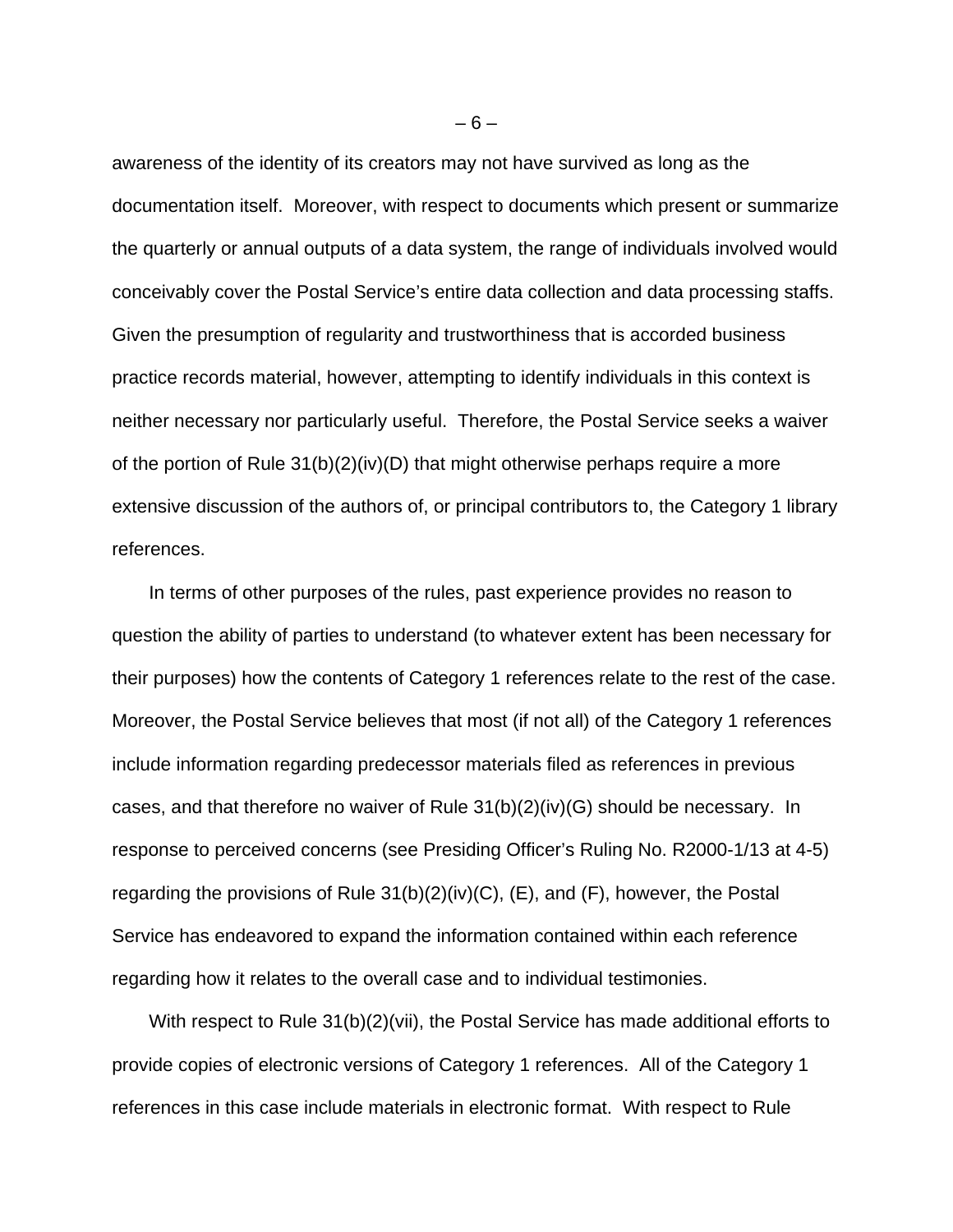31(b)(2)(vi), the Postal Service has sought to augment the optional preface or summary included within the Category 1 references. With respect to Rule 31(b)(2)(iv)(H), the Postal Service does not expect that any portions of its Category 1 references will be entered into evidence. Were that not the case, the references involved would have been filed as Category 2 instead of Category 1. Lastly, with respect to Rule 31(b)(2)(v), each of the Category 1 library references should already be labeled in accordance with proper notation standards.

 Wherefore, for all of the above reasons, the Postal Service respectfully requests that to whatever extent it could be argued that its filing does not actually or substantially comply with all of the requirements of Rule 31(b)(2) with respect to the